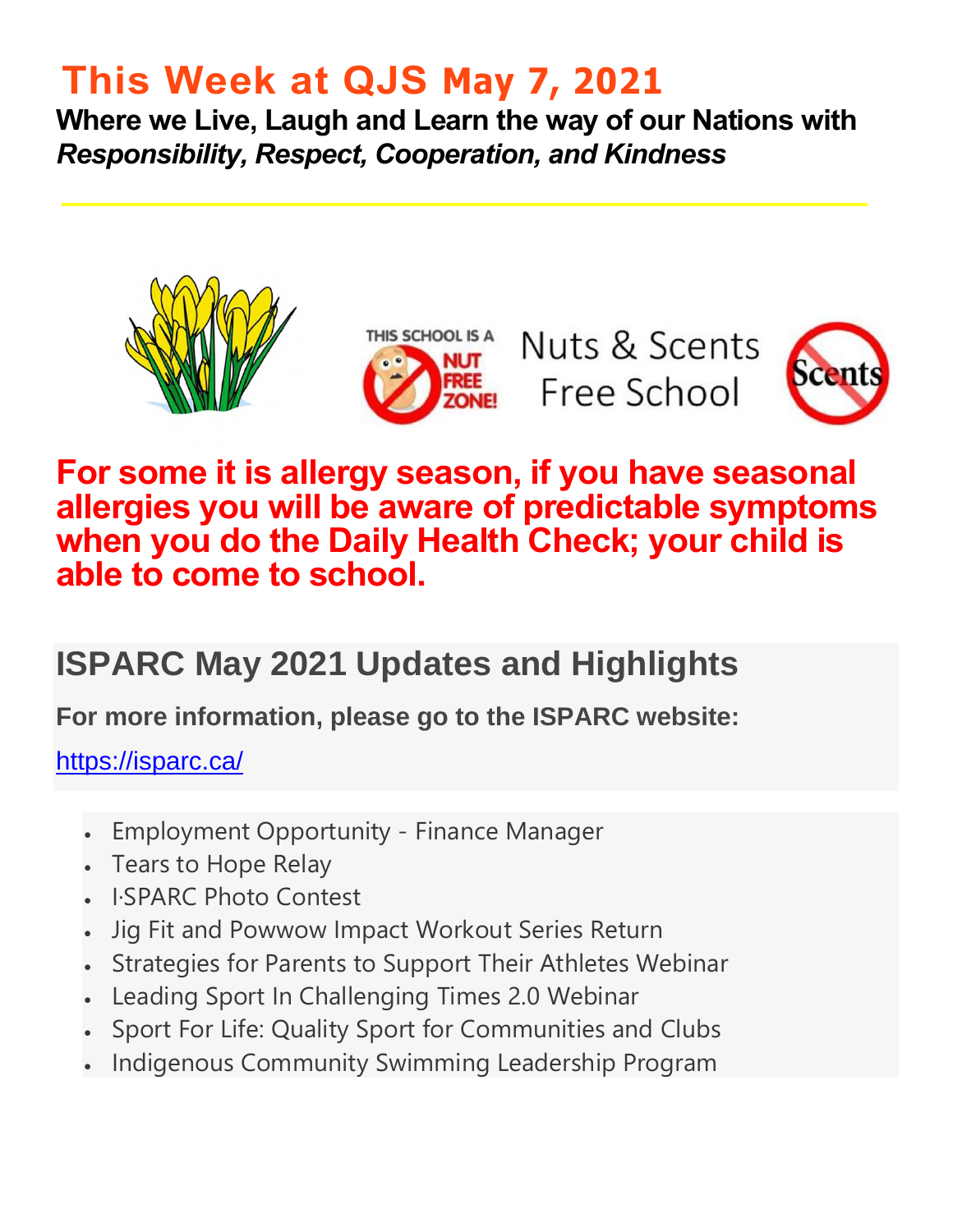# **We Wore Red To Support on May 5**



Ms. Green made her skirt and mask to honour the many missing and murdered Indigenous women and girls. Her sister make the beautiful pendant she wore today.

We hope each of you can take a moment to think of those who have lost members of their family.

**WEAR RED TO SUPPORT** May 5<sup>th</sup> as a National Day of Awareness for Missing and Murdered Native<br>Women and Girls.

A congressional resolution to designate May 5<sup>th</sup> as a National Day of Awareness for<br>Missing and Murdered Native Women and Girls has been introduced. Nearly 200<br>Tribal, State, and National organizations supported this reso

- eas on how to participate and raise awareness on Friday, May 5<sup>th</sup>:<br>
Wear RED on May 5<sup>th</sup> and post a photo on social media with the hashtag<br>
#NationalDayofAwareness<br>
#Nost a community event in your community on May 5<sup>th</sup><br>
- 
- st a prayer circle or candlelight vigil on May 5<sup>th</sup>
- a list of names of sisters missing or murdered from your community
- ate a living memorial
- Register at www.niwrc.org to participate in the National Indigenous Women's Resource Center webinar: Honoring Missing and Murdered Indigenous Women

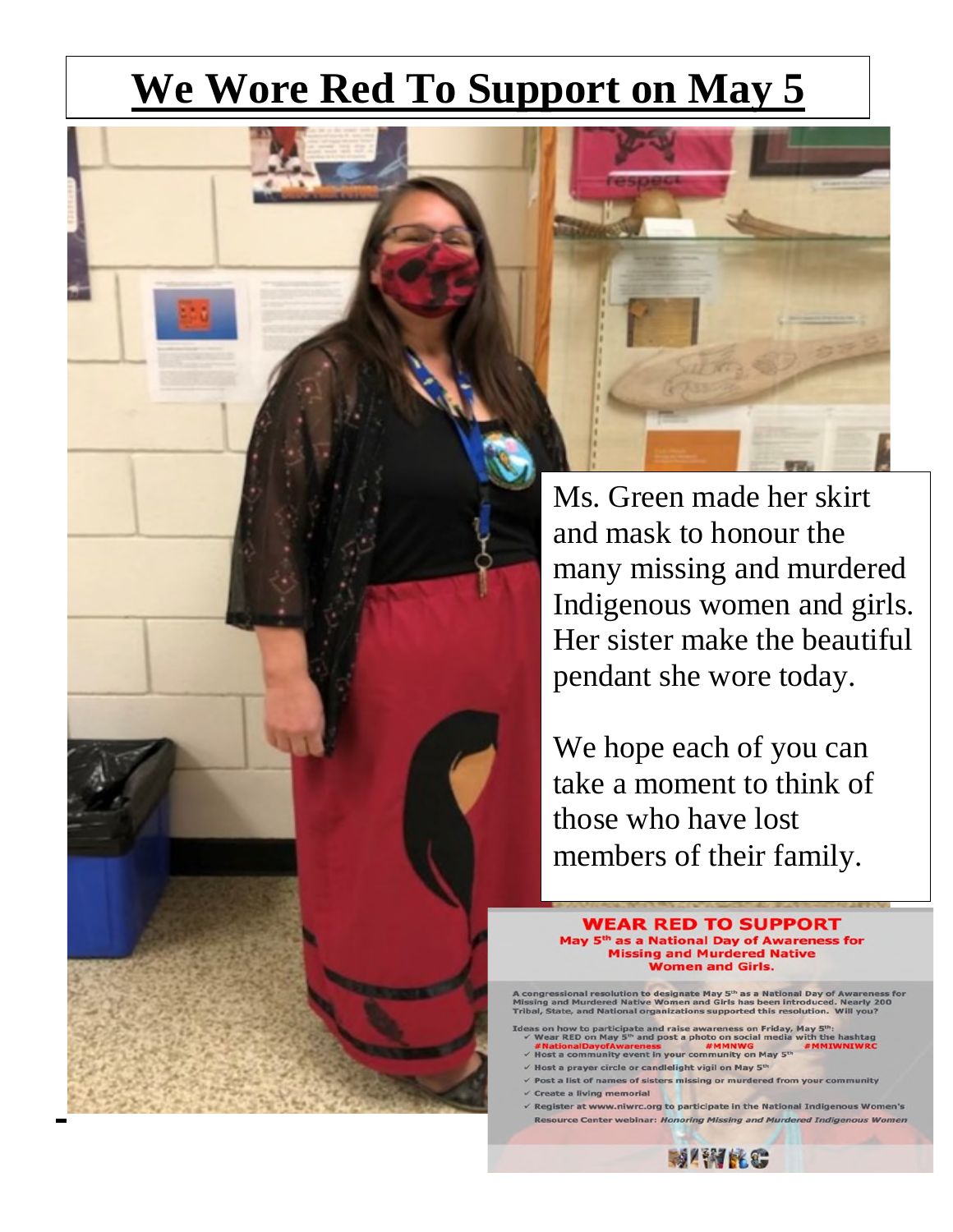# **PASCAL Math Contest Winners Two Years in a Row!**



**Congratulations Team, hope you feel proud of the work you do. The next competition is the Gauss Math contest later in May.** 

**Looking forward to more great results.** 

**Additionally, congratulations to Deacon Bolton Medalist in the Cayley Math Contest ~ grade 10 level competition.** 

**Thanks to Ms. Fisher, Math Department Head for coordinating these events.** 

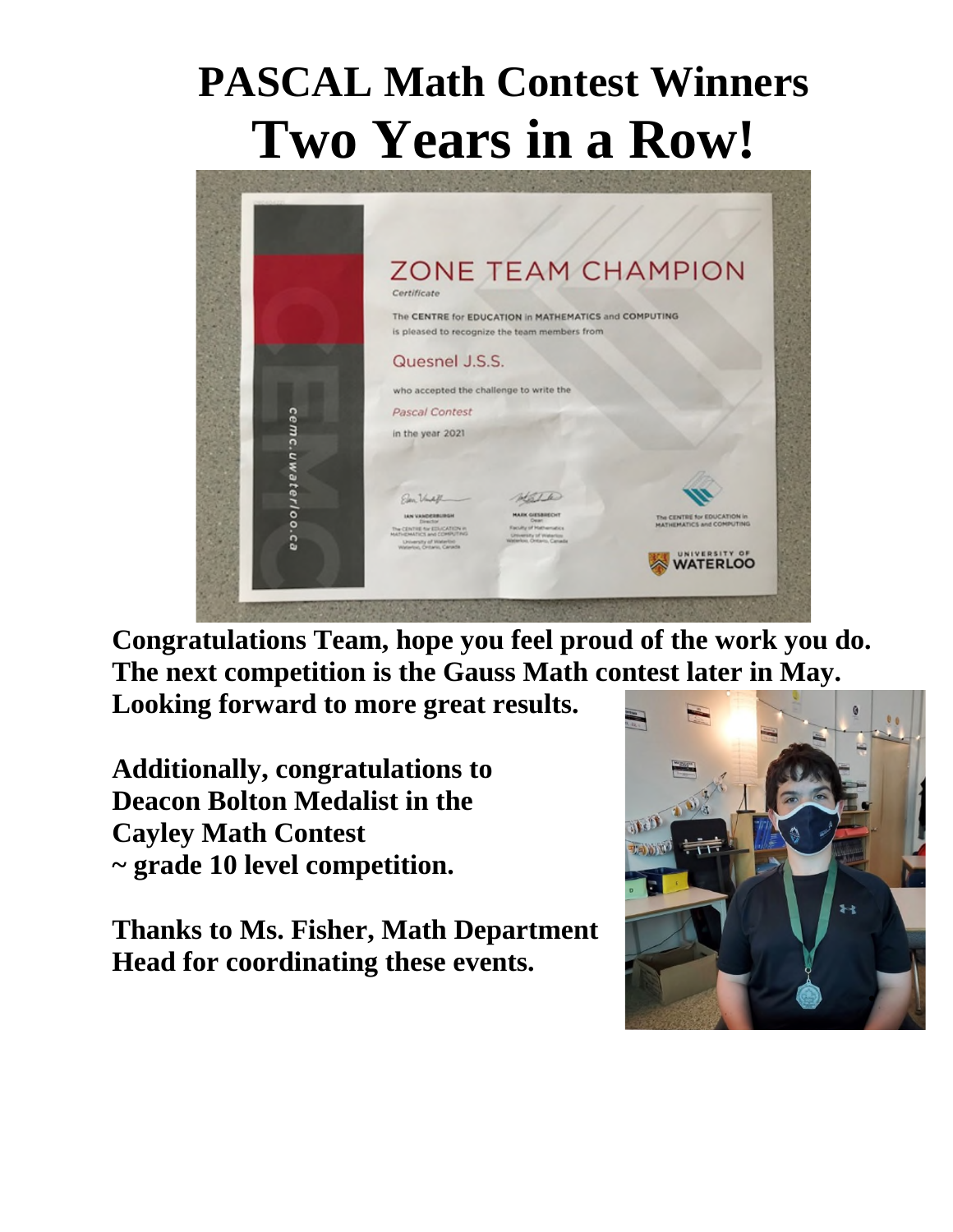

### **Cariboo, Chilcotin, Coast: May 18th, 2021 7- 8pm PST**

Registration: [https://zoom.us/webinar/register/WN\\_9uZxN\\_RQT4S2ULtB2\\_Woow](https://zoom.us/webinar/register/WN_9uZxN_RQT4S2ULtB2_Woow)

WorkBC.ca is facilitating a one-hour interactive webinar to help parents and caregivers support youth as they explore career options. This virtual event is designed for parents of grade 9-12 students wanting to enhance their career coaching skills and gain exposure to WorkBC.ca tools to help with their youth's career path.

### Many ways to access the workshop: Facebook, Instagram, Twitter **Facebook:**

WorkBC.ca is facilitating a one-hour interactive webinar to help parents and caregivers support youth as they explore career options. This virtual event is designed for parents of grade 9-12 students wanting to enhance their career coaching skills and gain exposure to WorkBC.ca tools to help with their youth's career path.

Cariboo, Chilcotin, Coast, join us on from 7pm-8pm:

May 18th ([https://zoom.us/webinar/register/WN\\_9uZxN\\_RQT4S2ULtB2\\_Woow](https://zoom.us/webinar/register/WN_9uZxN_RQT4S2ULtB2_Woow))

#### **Instagram:**

Wondering how to start a career conversation with a young person in your family? @WorkBC.ca is facilitating a one-hour interactive webinar to help parents and caregivers support youth as they explore career options.

Cariboo, Chilcotin, Coast, join us on from 7pm-8pm - Links in comments

May 18th (<https://bit.ly/3tfjZ01>)

#### **Twitter:**

Looking for tools to help your youth discover the career of their dreams and start a career conversation with them? @WorkBC.ca can help!

Cariboo, Chilcotin, Coast, join our webinar from 7-8pm on May 18th (<https://bit.ly/3tfjZ01>)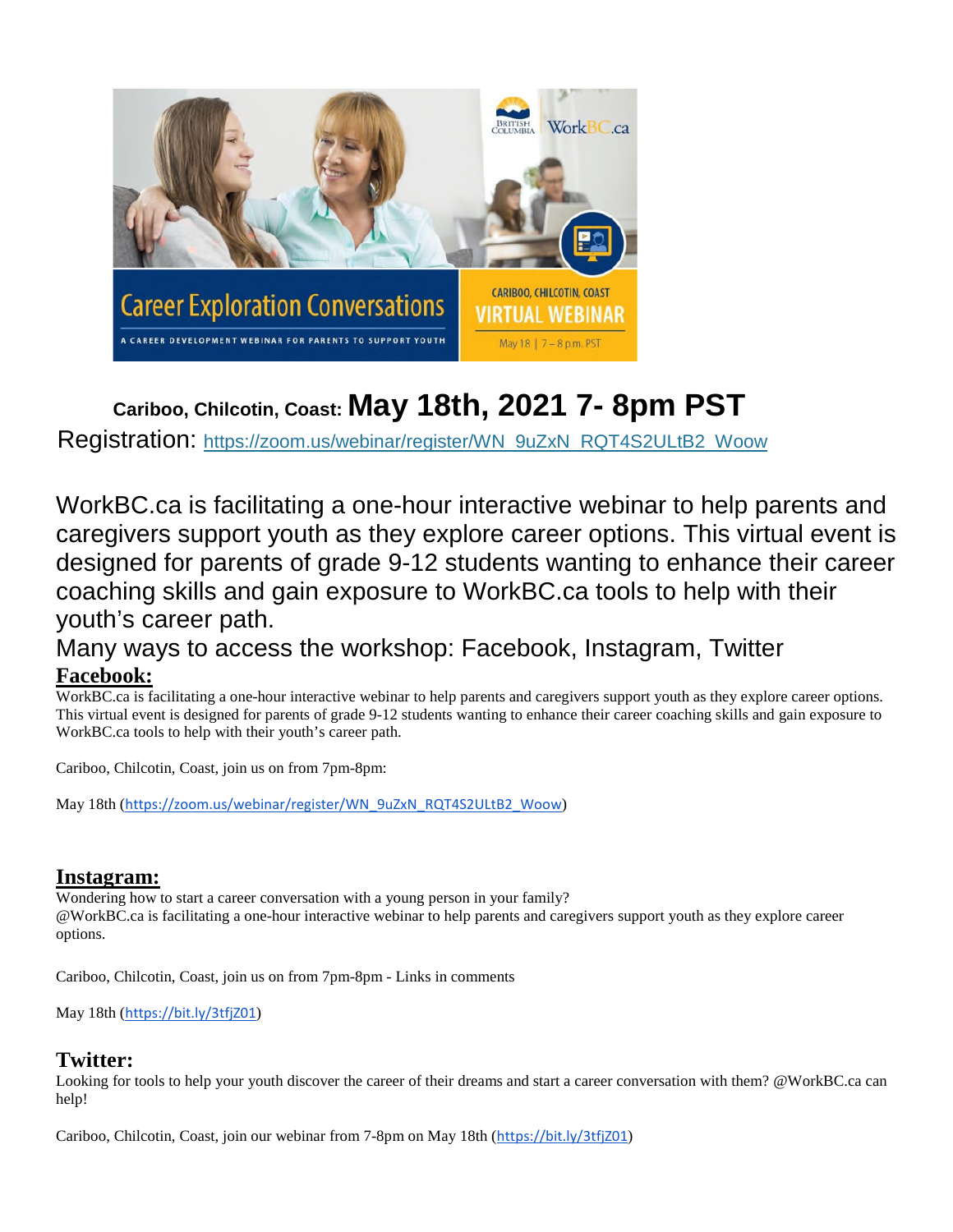### **PAC UPDATE Next Virtual meeting – Wednesday, May 26**

### **Executive.**

Melissa Pollock – President Vacant – Kelly Olsen Tania Fuccenecco – Treasurer Nancy Lilienweiss – Secretary



# **PAC FUNDRAISER!**

## **TRUEARTH**

# Welcome to Q J S P A C

# **Fundraising with Tru Earth**

**TWO special offers going on! Woohoo! FREE shipping for Canada and USA! Shop here, help to the planet and our school** 

<https://fundraising.tru.earth/qjsPAC>

**See below for samples of products to purchase. Perfect timing for dealing with the muddy aspects of spring, and for a fresh start at reducing our impact on the planet. All the profits go to students here at QJS. Thanks for your support.**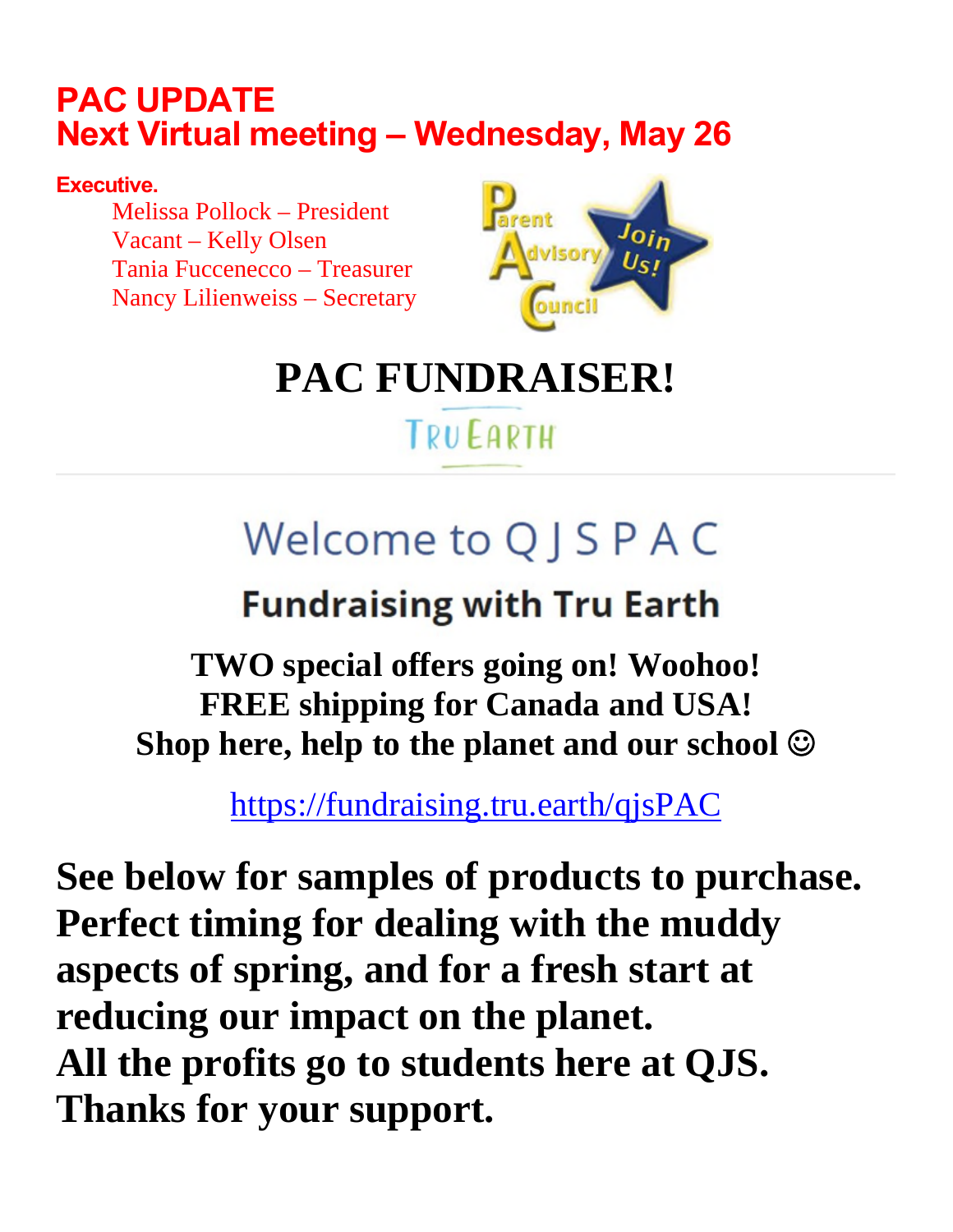#### **About Our Fundraiser**

When you order a product, 20% of the total sales value will go to the organization you are supporting. You can feel good knowing you are helping your organization, and purchasing products that help save the environment.

#### FROM APRIL 29<sup>th</sup> TO MAY 5<sup>th</sup>, TRU EARTH WILL PLANT ONE TREE FOR EVERY ITEM PURCHASED THROUGH OUR FUNDRAISER

#### **SHOP BUNDLES & SAVE**



BAMBOO CUTLERY SET (FORK, SPOON, KNIFE, CHOPSTICKS, STRAW) From \$19.95





BAMBOO ROUNDS REUSABLE MAKEUP REMOVER PADS WITH REUSABLE COTTON **LAUNDRY BAG - 14-PACK** \$22.95

Buy the Bamboo Rounds Reusable Makeup Remover Pads with Reusable...



 $\begin{picture}(20,20) \put(0,0){\line(1,0){10}} \put(15,0){\line(1,0){10}} \put(15,0){\line(1,0){10}} \put(15,0){\line(1,0){10}} \put(15,0){\line(1,0){10}} \put(15,0){\line(1,0){10}} \put(15,0){\line(1,0){10}} \put(15,0){\line(1,0){10}} \put(15,0){\line(1,0){10}} \put(15,0){\line(1,0){10}} \put(15,0){\line(1,0){10}} \put(15,0){\line(1$ 

BEESWAX FOOD WRAP ASSORTED 3-PACK \$19.95

Beeswax wraps are perfect for storing fruits, vegetables, cheese, bread...

**VIEW DETAILS** 



BEESWAX FOOD WRAPS 2 PACK - 2 LARGE \$19.95

AN ECO-FRIENDLY WAY TO STORE YOUR SNACKS AND SANDWICHES These beeswax...

**VIEW DETAILS** 





Tru Earth<br>BEESWAX SNACK BAGS 4 PACK - 2 MEDIUM, 2 LARGE \$29.95

REUSABLE COTTON MESH PRODUCE BAGS

BY TRU EARTH, SET OF 6 (3-MEDIUM, 3-

Buy the Reusable Cotton Mesh Produce Bags by Tru Earth.

TRU EARTH ECO-STRIPS DISINFECTING

MULTI-SURFACE CLEANER (LEMON FRESH) -

AN ECO-FRIENDLY WAY TO STORE YOUR SNACKS AND<br>SANDWICHES These beeswax...

VIEW DETAILS

LARGE)

16 STRIPS

\$35.95

\$22.95



**TRUEARTH** 

Anoman | Societies

MESH REUSABLE GROCERY BAGS (3-PACK, LARGE) \$22.95

Buy the Mesh Reusable Grocery Bags (3-Pack, Large)

STAINLESS STEEL STRAWS - 4 PACK \$12.95 Buy the Tru Earth Stainless Steel Straws - 4 Pack VIEW DETAILS

TRU EARTH ECO-STRIPS DISINFECTING MULTI-SURFACE CLEANER (LEMON FRESH) -64 STRIPS \$126.95 Tru Earth Disinfecting Multi-Surface Cleaner Eco-Strips - Premium<br>cleaning power...

**VIEW DETAILS** 

TRU EARTH ECO-STRIPS LAUNDRY DETERGENT (BABY) - 32 LOADS \$19.95 Buy the Tru Earth Eco-strips Laundry Detergent (Baby)









**TRUEARTH** 

 $\begin{minipage}{.4\linewidth} \begin{tabular}{|c|c|} \hline \textbf{I} & \textbf{I} & \textbf{I} & \textbf{I} & \textbf{I} & \textbf{I} & \textbf{I} & \textbf{I} & \textbf{I} & \textbf{I} & \textbf{I} & \textbf{I} & \textbf{I} & \textbf{I} & \textbf{I} & \textbf{I} & \textbf{I} & \textbf{I} & \textbf{I} & \textbf{I} & \textbf{I} & \textbf{I} & \textbf{I} & \textbf{I} & \textbf{I} & \textbf{I} & \textbf{I} & \textbf{$ 

TRU EARTH ECO-STRIPS DISINFECTING MULTI-SURFACE CLEANER (LEMON FRESH) -8 STRIPS \$19.95 **TRUEARTH** Tru Earth Disinfecting Multi-Surface Cleaner Eco-Strips - Premium cleaning power..  $\sim$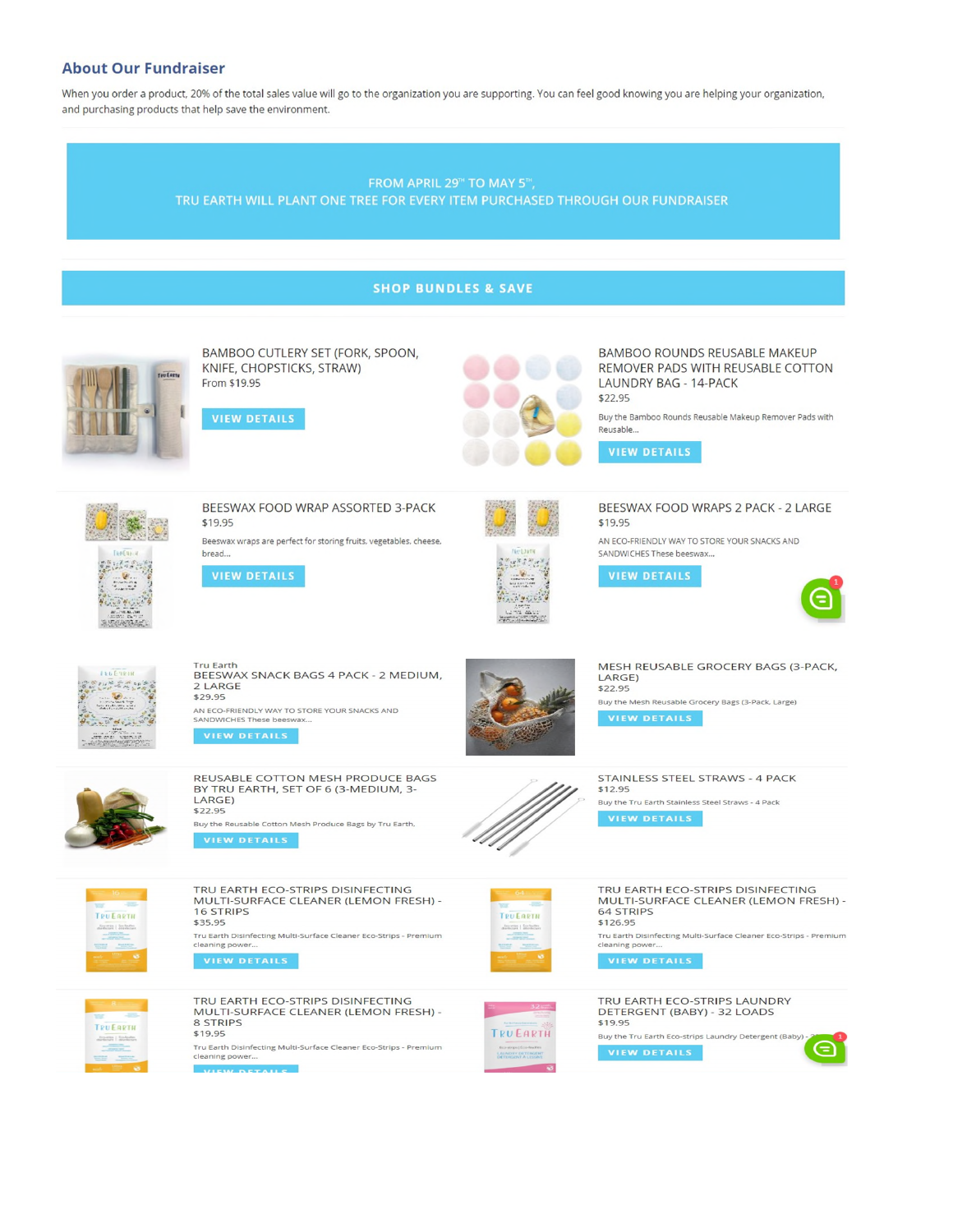

## **NEW: IN THE PARENT'S CORNER Information for Parents**

\*Defining cyberbullying \*Risks for younger kids with cell phones \*The myth that the best plan of action is to confront a bully

# **Truths and Myths about Cyberbullying**

[Tech Talk Tuesdays | Truths And Myths About Cyberbullying \(screenagersmovie.com\)](https://www.screenagersmovie.com/blog/truths-and-myths-about-cyberbullying?utm_source=TTT+and+Movie&utm_campaign=487aecc17b-TTT+271+Anxiety_COPY_03&utm_medium=email&utm_term=0_47a75fcc99-487aecc17b-160922085&mc_cid=487aecc17b&mc_eid=e21bafb256)

**\*\*If you have concerns or would like support for your child please contact one of our counselors:** 

**[Peterjespersen@sd28.bc.ca](mailto:Peterjespersen@sd28.bc.ca) [Jenniferstevenson@sd28.bc.ca](mailto:Jenniferstevenson@sd28.bc.ca)**

# **Upcoming Dates**

May 18 – School Lockdown **Drill** (in afternoon) May 21 - NI Day (no school for students; teachers at work) May 24 - Victoria Day (May Long Weekend) June 7 – NI Day (no school for students; teachers at work) June 23 – Last day for students and support staff



**Do you know about something going on? Please let us know. We work with families and students to resolve issues. Contact us: Mrs. Simpson 250-255-6057, Ms. Withey 250-991-2173, Office 250-747-2103** 

**School safety is a shared responsibility that requires cooperation, collaboration and communication.**